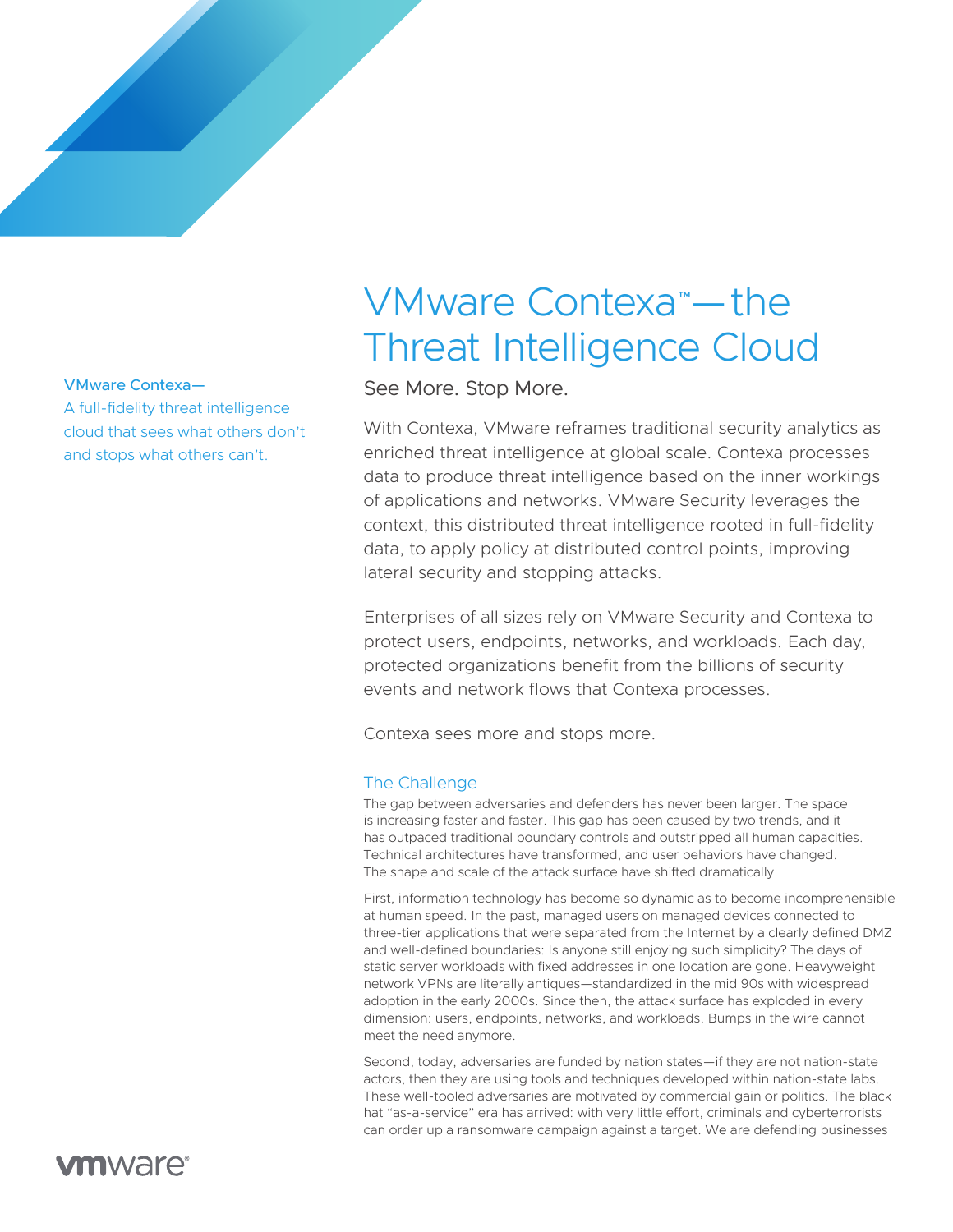and assets, and it is an unfair match-up without a new set of tools and a new approach. Practitioners feel understaffed and outgunned. But this situation is not merely a training or hiring issue. We cannot hope to train and hire our way through this challenge.

And still: we are charged with providing conditional access by user and device to micro-segmented networks and the workloads and workspaces they connect. We must manage access to workloads and manage risk, detecting indicators of compromise and responding based on the perceived threat. And that is not enough: we must operate security controls in automated and orchestrated environments that span traditional boundaries of control.

#### Every Packet. Every Process.

We cannot play peek-a-boo with threats. We cannot simply bolt on appliances in a few places within the fraction of infrastructure that we happen to control. The solution we require is complete visibility and automated responses, not mere inspection at a few points between network switches, not just some data, and not only during transit. The scale of such an approach outstrips human capacities. We need data analytics to inform automated analysis and to triage detected threats, and to support investigation of potential incidents.

We need all the data. To operate so pervasively, we need to automate the collection of full-fidelity telemetry on each endpoint and within each workload. We need to inspect and control the network data, including east-west communication, even that communication between services running within a single physical server. We must then automate the analysis and investigations—with an aperture into every packet and every process. Human intelligence must be applied exactly when and where it is needed. There simply is not a way for human security engineers to manually monitor threats to our systems and applications anymore. The deeper the visibility we have and the more observability that software exposes, the greater the need for automation grows.

To close the gap between adversaries and defenders, while simultaneously making services more available, we must reduce the risk that results from such access. We must ensure that workers and developers can work efficiently and that systems can deliver services effectively. So, we must blend automated signal collection and analysis with human intelligence. Only then can we effectively scale cloud-native operations, accelerate the enterprise cloud transformation, and empower the hybrid workforce in a manner that manages risk and protects information and infrastructure. We need to collect data, analyze data from many sources, and then distribute that resulting context, the threat intelligence, to control points. The resulting analysis, the threat intelligence, must be quick to access and easy to use. Such intelligence must be actionable and drive confident decisions where automation cannot complete the job alone. This is Contexa, the VMware Threat Intelligence Cloud.

#### Contexa Produces Threat Intelligence

Contexa is rooted in virtualization—of compute and networks—and the technologies that support such virtualization. Contexa contributes to improving security on networks and on endpoints, within workloads and within modern applications built on containers. Contexa leverages full-fidelity data, applies analytics in-context, and then VMware Security enforces automated action at control points. VMware Contexa establishes intelligence by taking in information from a variety of systems and sources and building a shareable context. Such intelligence can expose threat actors moving within new distributed attacks chains and be used to halt them. Contexa receives data from and shares analysis with other systems. This enables security analysts and security engineers to make intelligent decisions—delegating some of those decisions to machines.

**vm**ware<sup>®</sup>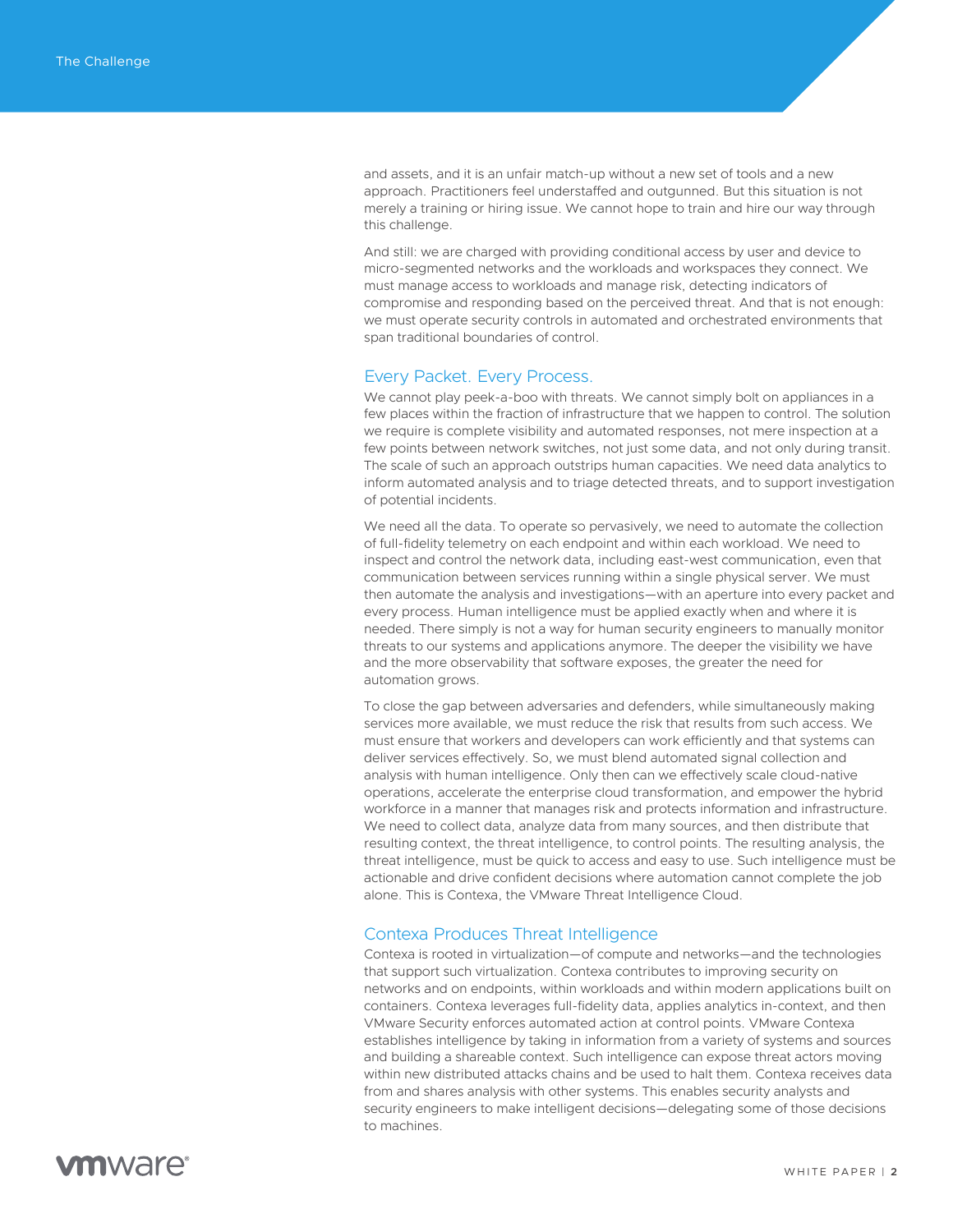### Living Off the Land

Attackers have responded to traditional controls built for the 2000s. Attackers must now forage to move from system to system across networks. We have employed effective countermeasures, such as micro segmentation, creating ultra fine-grained controls that can be automated. We have, to a significant degree, limited movement. VMware Security then advanced network security by adding advanced IDS/IPS, network sandboxing, and Network Traffic Analysis (NTA) directly into the virtualization layer with NSX. VMware Security further improved security for endpoints and workloads with Carbon Black, which provides intelligent solutions for protection, detection, response, and identifying risk.

VMware Security secures users where they work and secures the systems used to deploy and run workloads. VMware has extended security controls to containers and cloud-native networks by adding advanced protections within containers, runtimes, and the VMware service mesh. Protective measures can be applied before an application is deployed. East-west traffic between every single process can be inspected, analyzed, and controlled. Advanced security controls and inserting protection everywhere that virtualization happens makes it increasingly difficult for attackers to move and compromise systems, starving them. The automated collection and analysis of endpoint, network, and threat data powers a fast and graduated response to threats.

These workloads and containers run business-critical modern applications that are necessarily exposed to the Internet and require a careful approach to security. VMware's software-based, elastic advanced load balancer and web application firewall make it significantly easier to protect these web apps. Modern defenses are already built in. Such elements are the distributed control points powered by Contexa. The control points, in concert with the service mesh, derive consistent visibility and detection capabilities and ensure the legitimacy of each and every API call between applications. This threat intelligence extends from endpoints to workloads to modern applications and across different multi-cloud environments.

#### What's After Micro-segmentation and Advanced Threat Protection?

As protections cut off illegitimate channels, attackers are forced to hide within application traffic or hijack legitimate channels. Contexa enables analytics to assess the risk of such traffic and then share that assessment with security analysts or other systems. For example, watchlist hits, events and alerts can be shared in near-real time within external systems, enabling automated workflows without having to perform one-off API calls. With Contexa, security context can be delivered to third-party solutions and to data lakes reliably and at global scale. That shared context arrives ready for consumption, rooted in high-quality data and delivered from the threatintelligence cloud.

Such intrinsic security, based on complete endpoint and network data, contrasts with approaches that sample data and filter metrics. Such incomplete approaches often focus on physical infrastructure and neglect virtualization. Still others add network traffic analysis, but only at specific points of ingress or egress, relying on expensive taps and low-quality flow metrics. Incomplete approaches are blind to the network or work within closed systems, degrading network analytics and making information sharing, whether for evidence preservation or improved analytics, impossible. Poor network data or incomplete endpoint telemetry and black-box threat intelligence each leave attackers a place to hide.

#### Discovers Threats and Executes a Graduated Response

The fusion of high-fidelity signals from a variety of sources enables human eyes to focus on the right alerts and effectively halt threats and protect resources with a graduated response and without trading off business agility. Contexa discovers

**vm**ware<sup>®</sup>